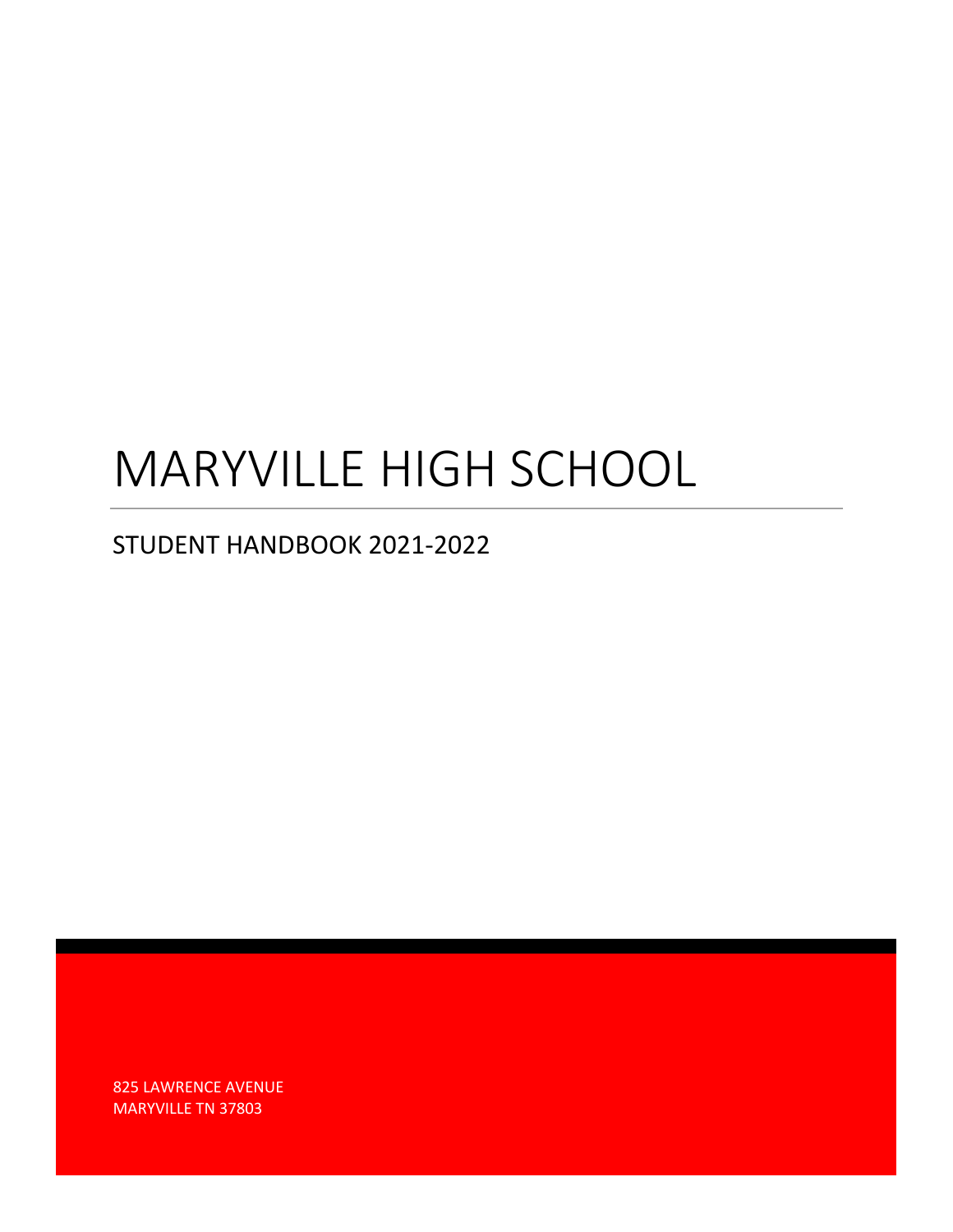# **TABLE OF CONTENTS**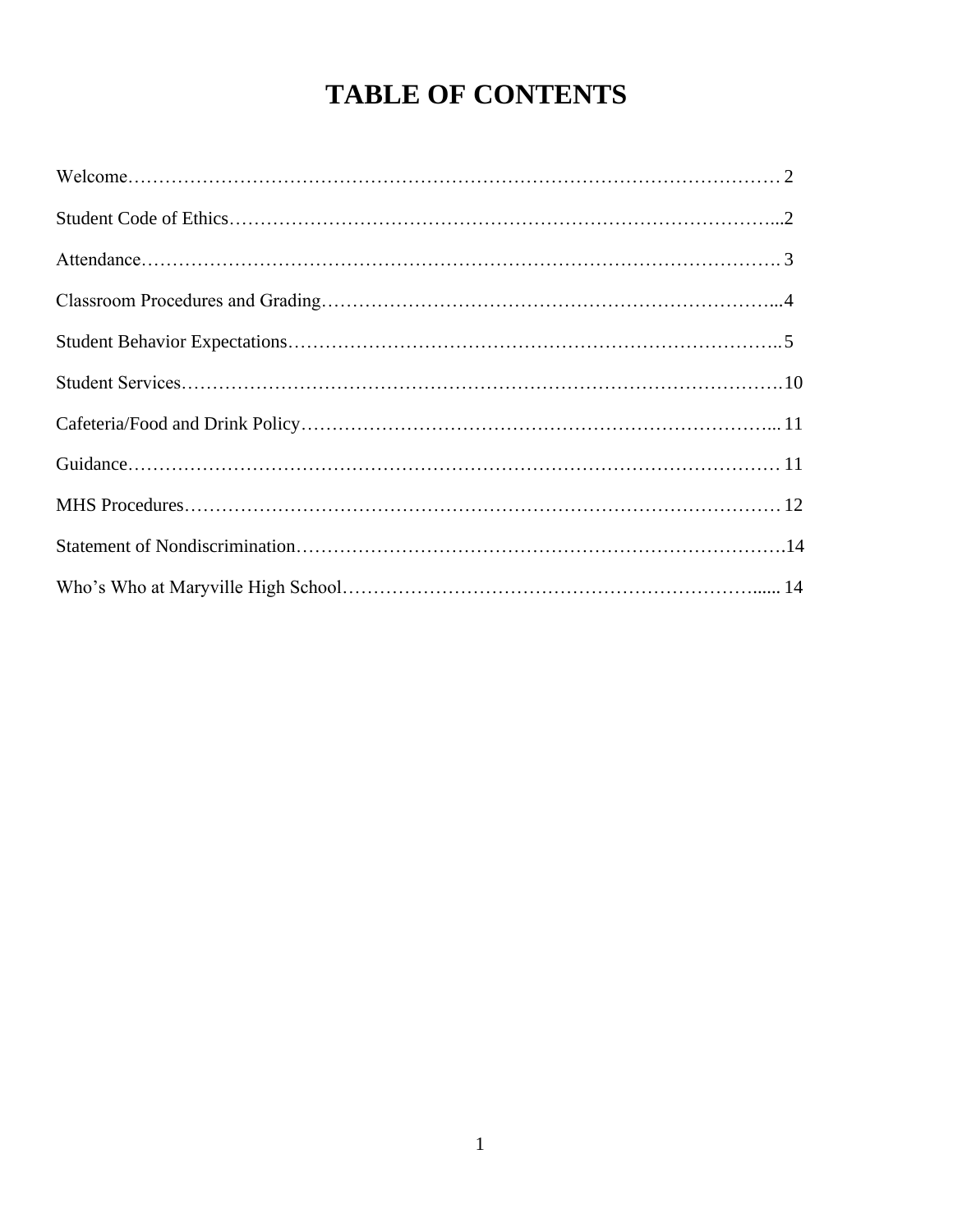# **WELCOME**

The faculty and administration of Maryville High School have high expectations for our students in both classroom work and student behavior. We consider ourselves very fortunate to have students who show pride in the traditions at Maryville High School, in their classroom performance, and who help uphold a positive image of our school within the community. The information in this document is designed to acquaint parents and students with the policies and procedures of Maryville High School.

Although every effort will be made to update the handbook on a regular basis, Maryville High School reserves the right to change this handbook and any content within, without notice, except as may be required by state and federal law. As a result, the online version of the handbook shall be the official version

# **STUDENT CODE OF ETHICS**

Revised and adopted by Student Council, 2018.

"*What it Means to be a Rebel"*

As Maryville Rebels, it is our duty to set an example for others. Every Rebel embodies the ideals of our school: inclusion, loyalty, academia, school spirit, honesty, integrity, and respect.

Every student is welcome at Maryville High School and has access to all of its opportunities. No student is unfairly discriminated against or to feel that he or she is not treated as an equal. Rebels always strive to be a unified student body regardless of race, gender, religion, or economic status.

Our loyalty extends beyond our friends; we are loyal to Maryville High School and to the identity of being a Rebel. We support our school and help it to grow and improve in order to better Maryville High School for classes to come.

Maryville High School holds itself to high academic standards, which we, as the student body, actively strive to uphold. We not only strive academically for our own benefit, but also to honor our school and our teachers. We always support one another in our academic endeavors and motivate each other to achieve our personal bests. As Rebels, we celebrate our school's accomplishments, whether athletic or academic. We are proud of everything our student body has accomplished, and we always commemorate our peers for their hard work. We are involved members of the student body and actively participate in the clubs and activities of which we are proud. Maryville High School's school spirit has always been unparalleled, and we continue to keep this tradition alive.

In our pursuit of high academic standards, we value honesty as one of our highest principles. Our work, actions, and relationships reflect our value of honesty, and every student in the student body is held equally accountable for upholding this principle. All students are held accountable according to the cheating policy established in this Student Handbook.

Being a Rebel is more than how we show ourselves while the school is watching; Rebels embody integrity throughout our everyday lives, whether or not we will receive recognition. On school trips or at away games, in the hallways, and after we leave school, we act with integrity and always do what is right.

Maryville High School would be nothing without our teachers, administrators, and staff. It is our duty as Rebels to respect those who have devoted their lives to our education. We respect our peers as much as we ourselves want respect. Mutual respect between the students and the school community ensures each student has an equal opportunity to learn and grow.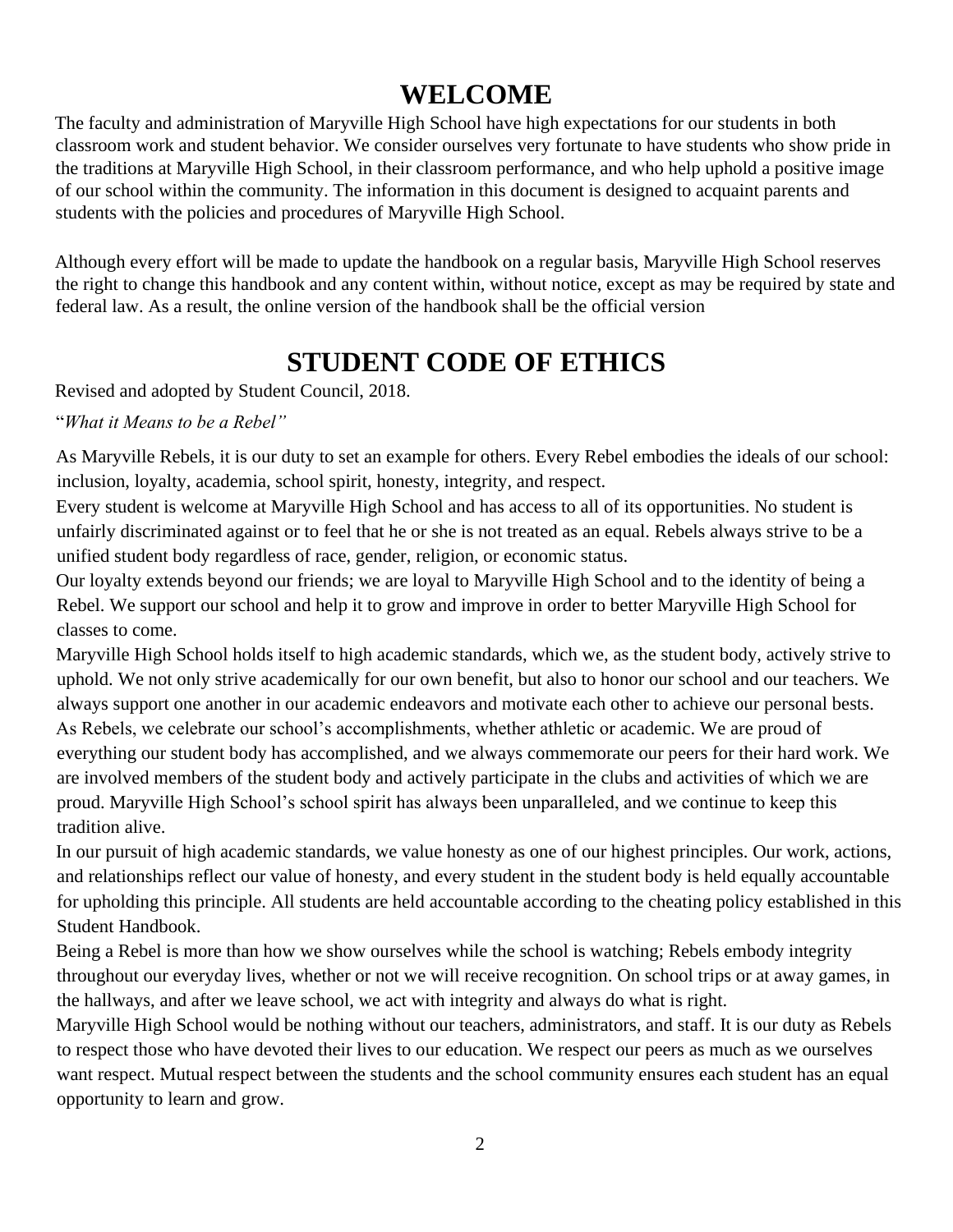# **ATTENDANCE – STUDENT SERVICES**

Attendance at Maryville High School is recorded on a per class basis. If students miss (arrive late or check out early) 50% or more of class time from a class period or block, they are counted absent in that class for that day.

# **ABSENCES**:

All absences incurred by a student are included in the student's total. Maryville High School distinguishes between excused and unexcused absences only for the purpose of truancy. All students will be limited to ten (10) excused absences with a parent note. All absences that occur above the limit of ten will be considered unexcused absences. Exceptions would include medical, religious, legal and bereavement absences with appropriate documentation. All absence documentation should be submitted within three days of the absence. Absences without proper documentation (excuse note) are considered unexcused after three school days. A student who is on campus and not present in class will be counted unexcused.

# **EXCEPTIONS**:

Students will not be counted absent if they are representing Maryville High School in a local, state, or national competition that has been approved by the principal. Students have two days during each of their junior and senior years for college visits. Proper documentation from the Educational Institution is needed to excuse these two days.

# **DOCUMENTATION**:

Notes must be taken to Student Services prior to the morning warning bell or upon arriving during the school day. Documentation from parents should clearly state the days the student has been absent and the reason the student has been absent or will be absent. Notes from professionals should clearly state the period of time the student was or will be required to be absent from school and not simply that the student was seen in the office or place of business. Documentation for an unexcused absence must be received within three days of the absence. Students and parents are expected to check PowerSchool within 24 hours to verify that the note has been recorded.

# **CHECKING OUT**

Check-outs should be held to a minimum and are limited to the following:

- 1. Emergency Decision to be made by the principal or assistant principals.
- 2. Prior arrangement If a written request is received by officials in the attendance office prior to the beginning of the school day, the student will be dismissed at the requested time. The checkout note must include the student's full name, date, time of dismissal, phone number where parent/guardian can be reached for verification, and signature of the parent/guardian.
- 3. The parent/guardian comes to the main entrance office to sign the student out.

Students who become sick during the school day must report to the assistant principal's office/school nurse before they call home. The assistant principal's office will assist the student and permit the student to call home. The student will remain in the assistant principal's office or with the school nurse until he/she receives permission to go home or until he/she is picked up by a parent/guardian.

Students are allowed to check out during third block only for medical or legal purposes, and proper documentation must be provided. Students are not allowed to check out to retrieve items needed for school. Leaving school without permission will result in disciplinary action.

Students checking out of school on an altered schedule day will receive an unexcused absence, unless the school is provided the appropriate legal or medical documentation.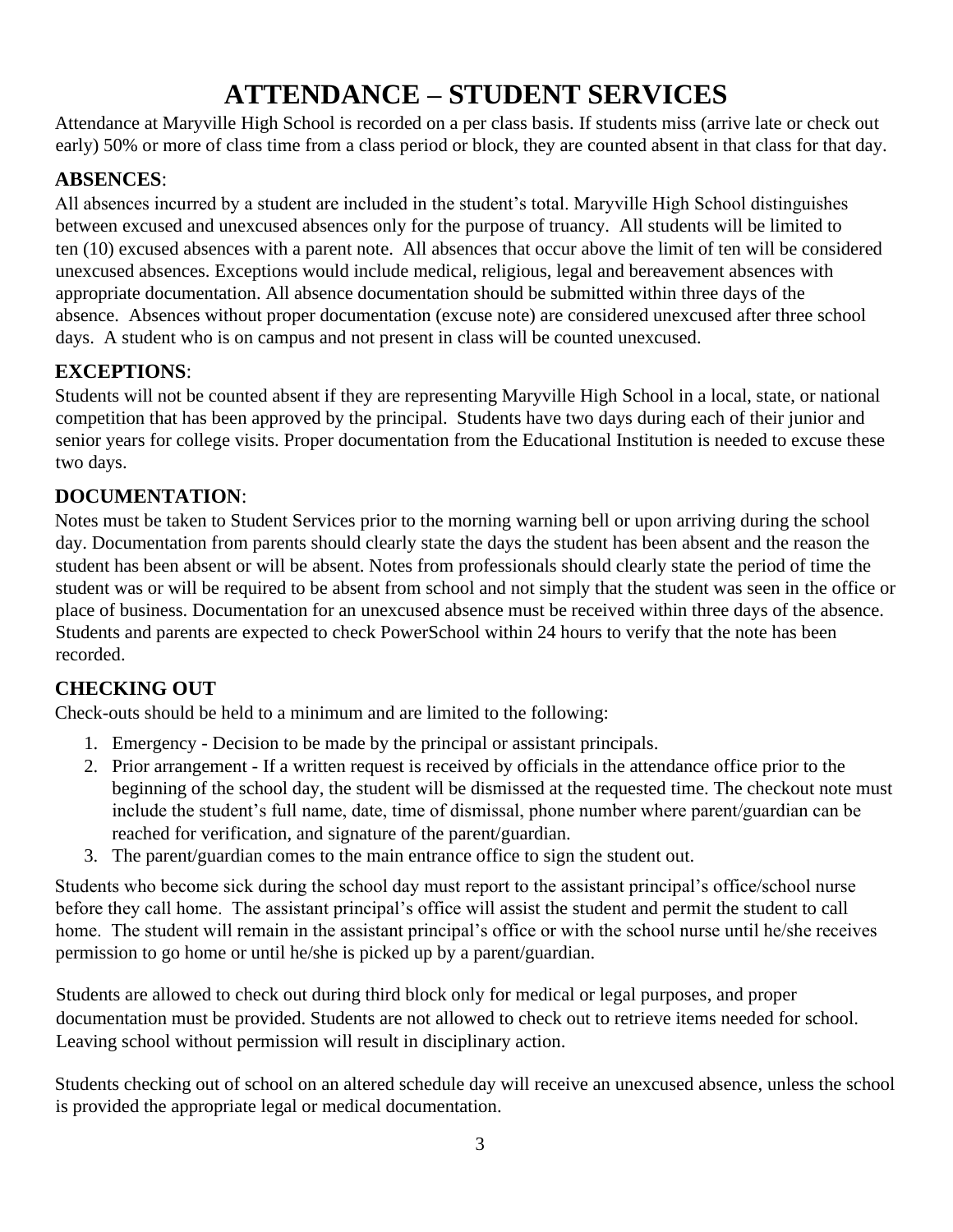### **TARDINESS TO CLASS**

Students are expected to be on time for class. A student will be allowed a total of three class tardies per term for all classes  $(2<sup>nd</sup>, 3<sup>rd</sup>, and 4<sup>th</sup> combined) before the following discriminary policy will take effect:$ 

Tardies and consequences are as follows:

- $4 2$  days of Morning School (4 to  $2<sup>nd</sup>$  block will result in loss of break for the remainder of term)
- 5 Lunch Detention
- 6 After School Detention
- 7 Saturday School
- 8 Lunch Detention for rest of term
- 9 Suspension, Loss of parking pass, Loss of privileges (ballgames, dances, extracurricular activities)

Any further tardies will result in a Disciplinary Hearing.

#### **TARDINESS TO SCHOOL**

Students are expected to be on time for school. Any student who reports to school after the morning tardy bell is considered tardy.

Tardies and consequences are as follows:

- $4 2$  days of morning school
- 5 4 days of morning school
- 6 Lunch Detention
- 7 After School Detention
- 8 Saturday School
- 9 Lunch Detention for rest of term

10 – Suspension, Loss of parking pass, Loss of privileges (ballgames, dances, extracurricular activities)

Any further tardies will result in a Disciplinary Hearing.

# **CLASSROOM PROCEDURES AND GRADING**

\*Please refer to the Maryville High School Scholars Prep Guide and teacher's policies and guidelines.

#### **GRADING POLICIES**

Maryville High School expects students to be academically successful in all course work. Opportunities for recovering lost credit are limited.

# **CHEATING**

Personal integrity is valued by the members of the Maryville community. Cheating will be dealt with at the classroom level and can elevated to the administrative level with teacher discretion. Cheating may have associated consequences up to expulsion. Cheating on a state mandated exam will result in administrative intervention and the state will nullify the student's test score.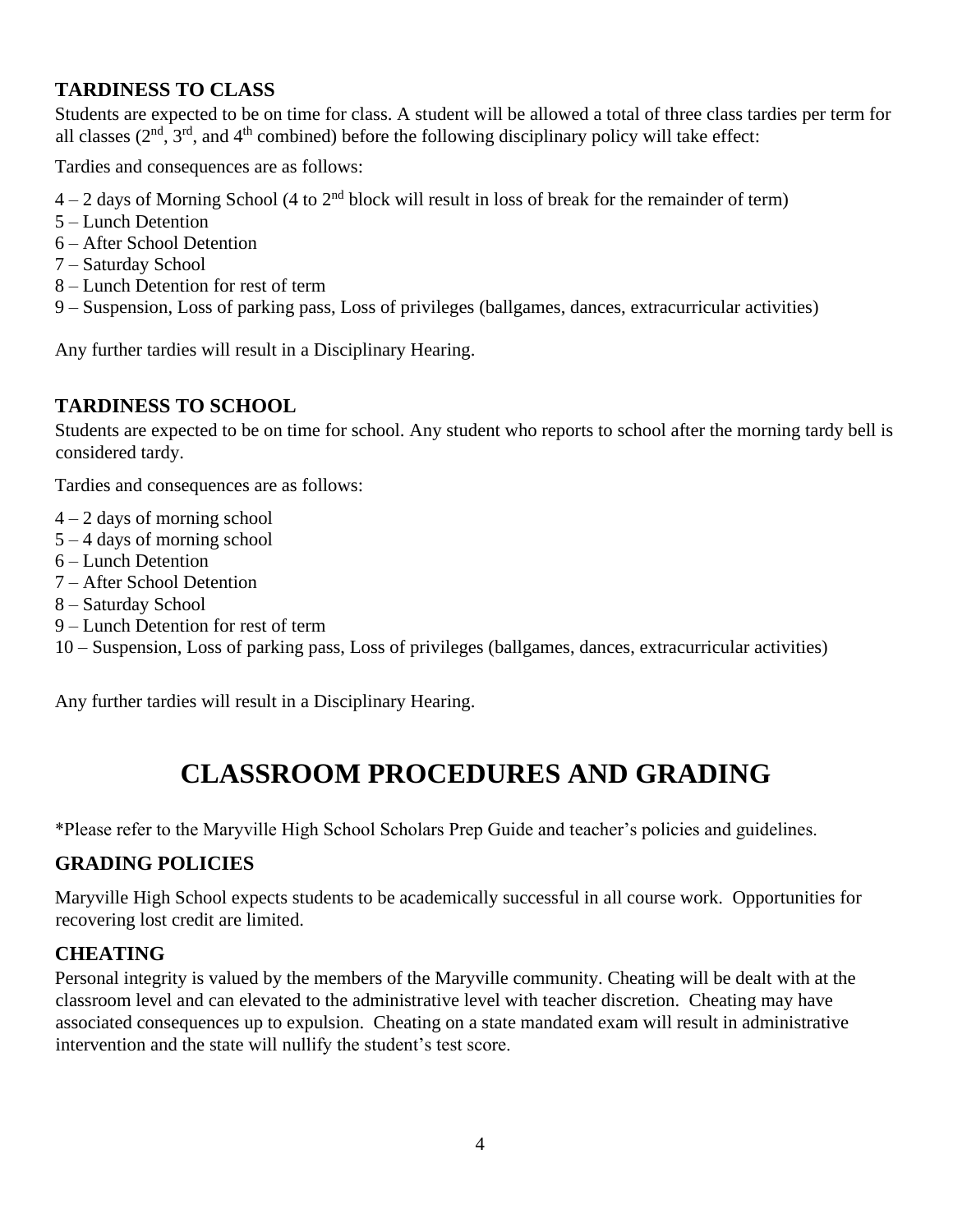# **MAKE-UP WORK**

Students have the responsibility to complete any work provided during their absence from school. Students should refer to their class syllabus for the make-up work policy for each teacher.

# **FINAL EXAMS**

#### A final comprehensive assessment is required in all courses. **All final exams will be taken during the designated testing period unless prior arrangements have been made with the assistant principal's office**.

The administration will review requests to take a final exam at a time other than during the designated testing period for unanticipated reasons only such as illness, family emergencies, hospitalization, etc. If such permission is granted, the exam will be administered after the regularly scheduled exam period. Students will not be granted permission to take the exam prior to the designated date and time.

# **STUDENT BEHAVIOR EXPECTATIONS (AP OFFICE)**

#### **Student Behavior**

To create a learning atmosphere with high expectations and to foster a positive attitude, a school must have consistent guidelines. In addition to specific regulations detailed in this document, students are to refrain from the following: fighting, stealing, possessing or using anything that might be considered a weapon, showing disrespect toward teachers or other school employees, behaving in an unruly manner, displaying affection that is in poor taste, using vulgar language, name-calling and hazing other students, or exhibiting any other behaviors that disrupt the classroom, campus environment, or any school-related activities.

# **ALCOHOL AND DRUG ABUSE**

Any of the following activities by a student will result in a suspension from regular school for a minimum of 90 days except that the Director of Schools may modify the suspension on a case-by-case basis: 1) being under the influence of, 2) using, 3) possessing, 4) furnishing to another student, or 5) showing clear indication of recent use of alcohol, drugs, or drug paraphernalia while at any school related activity, whether on or off campus. It will be the responsibility of the principal to notify the Maryville Police Department or other authorities as applicable as soon as possible when evidence is found that there has been a violation of this policy.

If a student receives any remuneration whatsoever, whether monetary or otherwise, for furnishing alcohol, drugs, drug paraphernalia, or substances represented to be unlawful drugs to another student (of any school jurisdiction) at any school related activity whether on or off campus, or on any school property, said student will be expelled from school attendance and not be eligible for enrollment in the alternative school, except that the Director of Schools may modify the suspension on a case-by-case basis.

For the purpose of this policy, the following definitions shall apply: "Drug" means any controlled substance, marijuana, alcohol (any liquid containing alcohol), legend drug or any other substance whose possession or use is regulated in any manner by governmental authority, including the school system.

Without limiting the above definition, "drugs" shall specifically include the possession of any glue, paint, gasoline, aerosol, chlorofluorocarbon gas or other substance containing or having the property of releasing fumes which can cause a condition of intoxication, inebriation, elation, dizziness, excitement, stupefaction, paralysis, or the dulling of the brain or nervous system or disturbing or distorting of the audio or visual processes. Such definition shall further include, but not be limited to, over the counter or prescription medications such as cough syrup where such medications are ingested in excess of the recommended dosage absent the orders of a physician.

"Drug paraphernalia" means all equipment products and materials of any kind which are used, intended for use, or designed for use in planting, propagating, cultivating, growing, harvesting, manufacturing, compounding,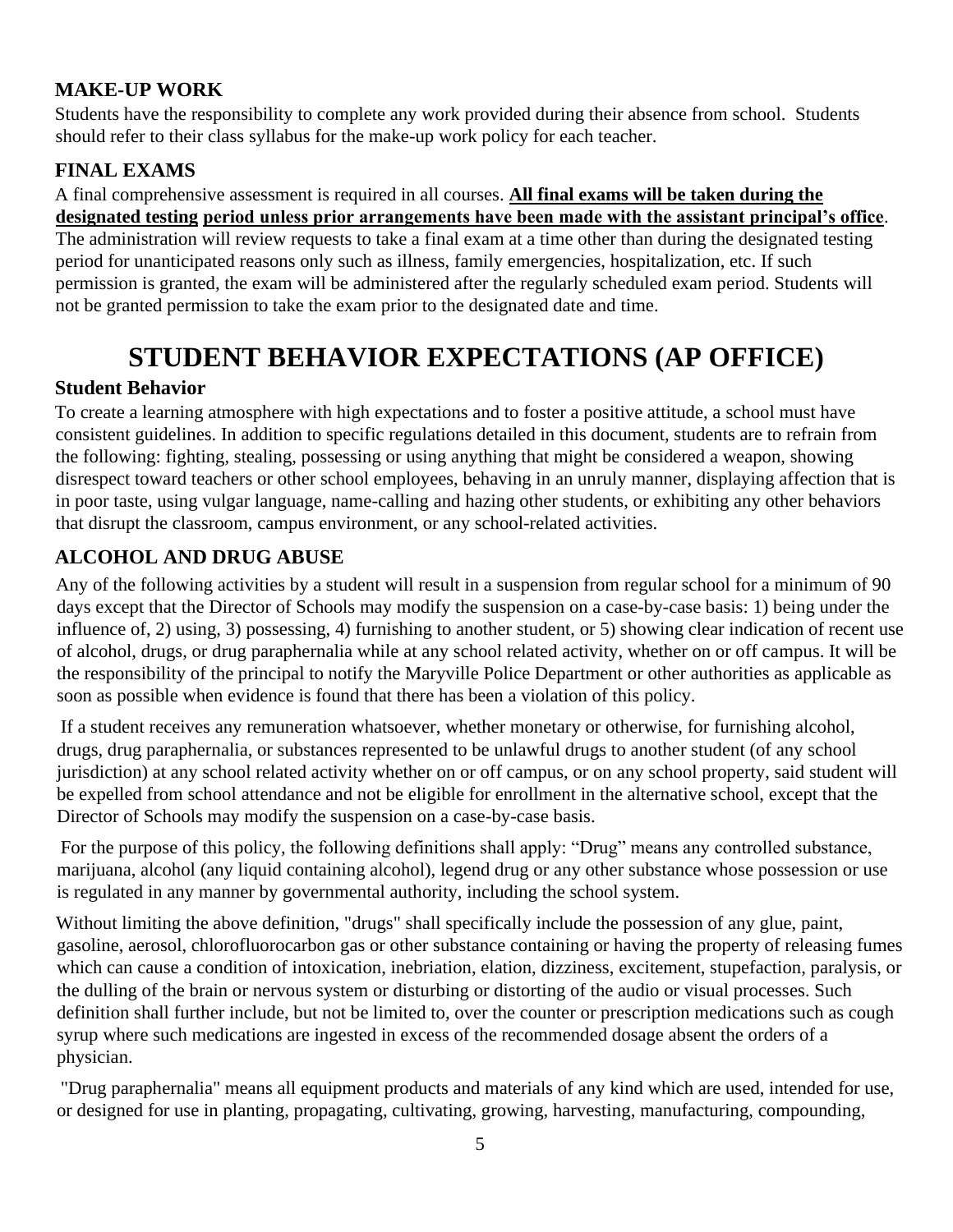converting, producing, processing, preparing, testing, analyzing, packaging, repackaging, storing, containing, concealing, injecting, ingesting, inhaling or otherwise introducing into the human body, a drug as defined in this policy. An electronic pager or cell phone in possession of a student shall be included in this definition if used or intended for use as defined in this policy.

# **TOBACCO/VAPING**

Students of any age are forbidden to use or possess tobacco or any tobacco-like substitute, in any form, while at school or while participating in any school-sponsored activity, at school or away. The offender will receive a minimum consequence of a three-day suspension. The administration will notify the Maryville Police Department when evidence is found that there has been a violation of this policy.

# **CARE OF SCHOOL PROPERTY**

Students are responsible for the proper care of all books, supplies, and furniture supplied by the school. Students who disfigure property, break windows, or in any way damage school property or equipment will be required to pay for the damage done or replace the item. Disciplinary action will also be taken. Any unlawful act taking place on the school grounds or on buses not only makes the student subject to penalties which the courts may prescribe, but also could result in suspension or dismissal from school.

# **CELL PHONES**

Students are permitted to use cell phones in classrooms only with teacher permission. Students are permitted to use cell phones throughout the school day for purposes other than receiving and making calls or taking pictures and videos. Headphones or earbuds are not permitted to be used during the school day, unless given permission for use in the classroom by a teacher.

1<sup>st</sup> Offense: The student's cell phone/device will be confiscated. It is the student's responsibility to contact an administrator in Student Services to pick up their device.

2<sup>nd</sup> Offense: The student's cell phone/device will be confiscated and the parent/guardian must retrieve the cell phone/device from the assistant principals' office. The student will be required to serve (3) hours of After School Detention.

*3 rd Offense:* The student's cell phone/device will be confiscated and the parent/guardian must retrieve the cell phone/device from the assistant principals' office. The student will be required to serve (6) hours of Saturday Detention with additional consequences including loss of parking permit, loss of extracurricular activities, etc.

Any further offenses will result in an administrative meeting with parents, and consequences could include suspension and/or placement in an alternative setting.

Any cell phone or electronic device suspected of having pornography will be immediately turned over to the SRO and Maryville Police Dept.

# **DETENTION**

Detention is a consequence for those students who have violated the behavior policies established in the Maryville High School Student Handbook and is designed to be an alternative to out-of-school suspension. It is used by the Maryville High School administration when deemed appropriate. An administrator may place any student who commits a disciplinary infraction (excluding those offenses which result in an automatic suspension or expulsion) in detention.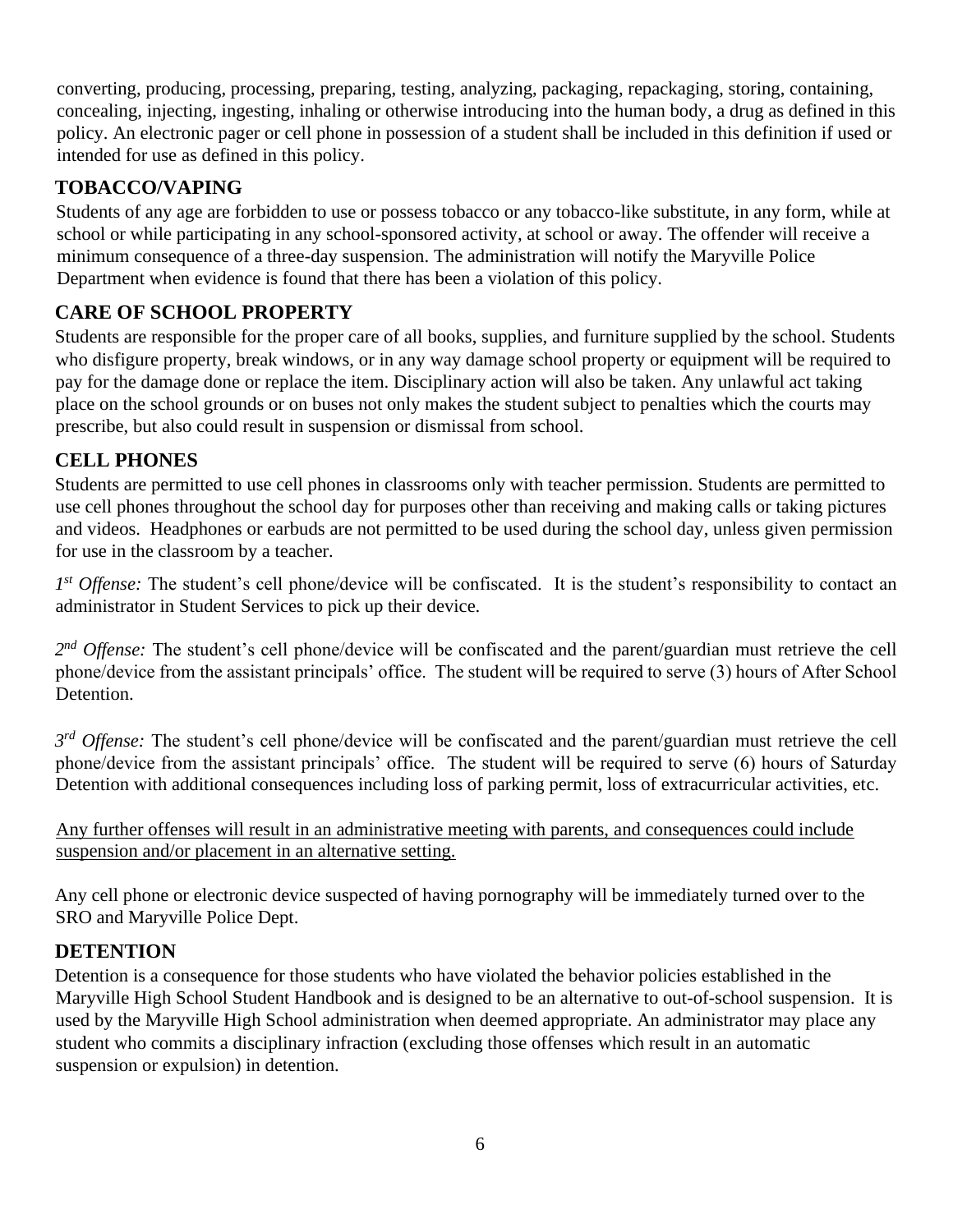Levels of detention:

- 1) Morning Detention is held daily from 7:50-8:20 AM. Students must bring school work to study during this time.
- 2) Break Detention is held during morning break.
- 3) Lunch Detention is held during the scheduled lunch time.
- 4) After School Detention is for 3 hours immediately following school, and students may be picked up at 6:30PM. Campus beautification occurs during this time.
- 5) Saturday Detention is held from 9AM until 3PM. Students must bring their own lunch as they are not allowed to leave or have lunch brought to them. Campus beautification occurs during this time.
- 6) Teacher Detention may be held one hour before or after school or during break as a disciplinary measure. Such detention shall be supervised by the teacher who assigned this action. Students will be expected to notify their parents that they are remaining after school.

#### **DISRUPTIVE DEVICES**

A disruptive device is any device that interrupts the instructional process within the classroom or creates a safety issue within the building. Disruptive devices are not allowed on campus. All such devices will be confiscated and returned at the end of the school year.

#### **DRESS CODE**

The dress code for students at Maryville High School requires students to dress and groom in a clean, neat, and appropriate manner so as not to distract or interfere with the operation of the school. When, in the opinion of the principal, assistant principal, teacher, or school employee, a student is dressed in a manner which causes disruption to learning or interference with the operation of the school or in a manner that violates the developed guidelines, appropriate actions may include, but are not limited to, a wardrobe change, parent notification, and/or suspension.

- Pants must be worn at the waist, must be appropriately sized, and at a safe length.
- Tears, rips, or holes must be at or below mid-thigh (inseam to knee).
- Leggings and other compression-style pants must be opaque and properly fitted with an opaque, top garment of sufficient length to cover at least to the midpoint of the buttocks (inseam to waist) and with comparable coverage in the front.
- Shirts and tops must completely cover the abdomen and back.
- Shirts or tops must be tucked in or cover the waistband of pants, shorts, or skirts with no midriff visible when the student is standing, walking, sitting, or bending.
- Shirts or tops that are extremely tight or have very low necklines are prohibited.
- Shirts may not be worn which extend below the bottom hem of skirts of shorts.
- Sleeveless garments must cover shoulders as measured by a three-finger width.
- Undergarments must not be visible including sports bras, bralettes, and boxers.
- Shorts should be appropriately fitted with length at least comparable to popular athletic shorts (i.e., approximately 3-inch inseam).
- Shorts should be worn with their intended design (e.g., athletic shorts should be worn without rolling up the hemline or rolling down the waistband.)
- Compression-style shorts may only be worn under skirts, dresses, or shorts that meet the dress code guidelines.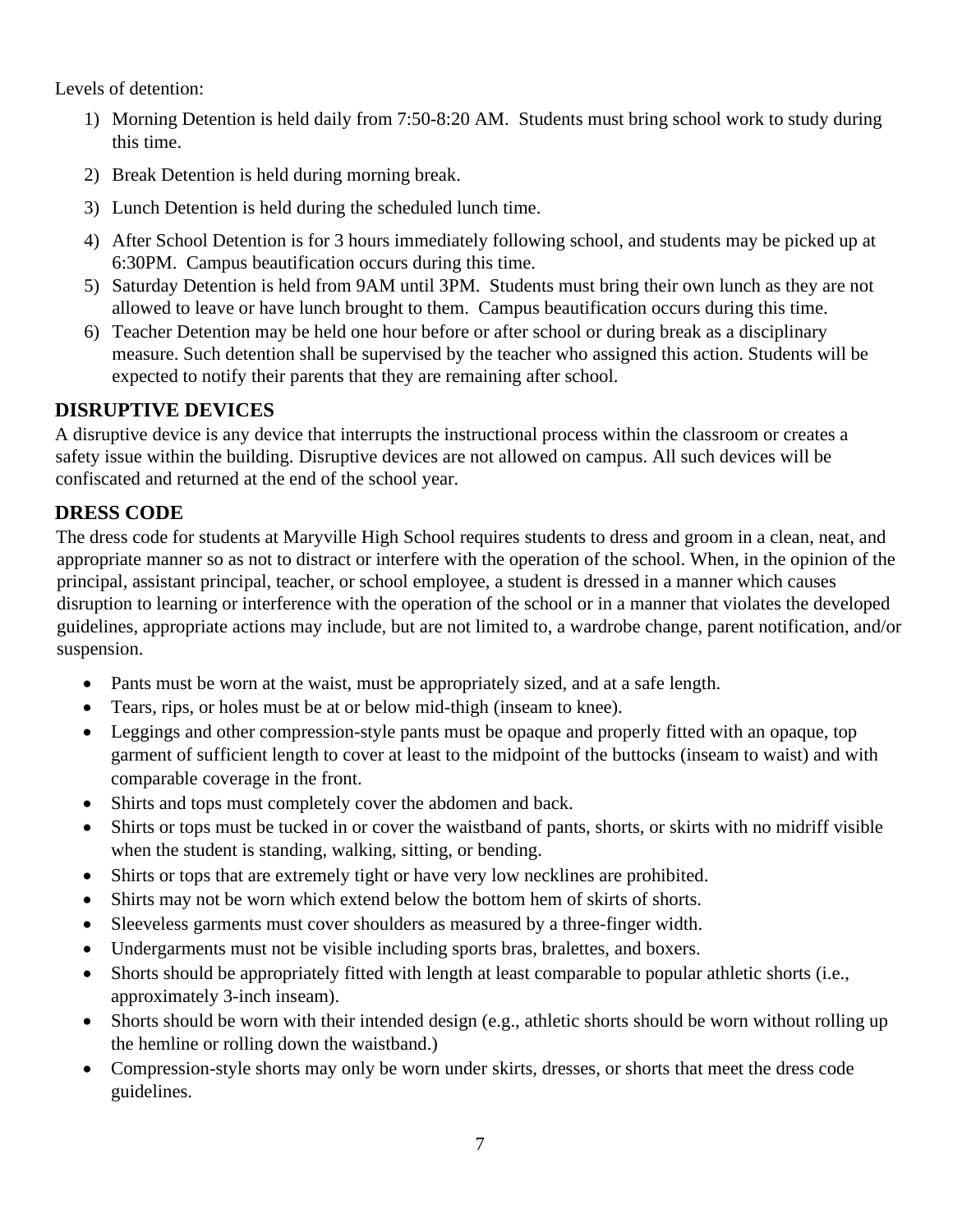- Skirts and dresses should be of appropriate fit and not be shorter than mid-thigh (approximately halfway between the inseam and knee).
- Earrings and nose studs are the only visible, piercing jewelry allowed to be worn at school.
- Head apparel, except for religious or medical reasons, must not be worn on campus.
- Footwear is required and must be safe and appropriate for indoor or outdoor physical activity.
- Prohibited items include:
	- o large, long, and/or heavy chains;
	- o studded or chained accessories;
	- o sunglasses when indoors, except for health purposes;
	- o sleepwear and blankets.
- Clothing and accessories such as backpacks, patches, jewelry, notebooks, and tattoos must not display racial or ethnic slurs/symbols, gang affiliations, vulgar, subversive, or sexually suggestive images; nor should they promote alcohol, tobacco, or illegal drugs.

The school administration reserves the right to determine whether the student's attire and appearance are within the parameters of the dress code policy. In matters of opinion, the judgment of the principal/designee shall prevail.

Any student whose appearance or attire is not in accordance with the policy shall be subject to the consequences as defined by the school administration.

#### **FIGHTING**

Any student who participates in a fight at school or any school activity will be suspended from school for a minimum of three days.

Any student committing battery upon any teacher, principal, administrator, or any other employee of the LEA will be suspended for one calendar year.

# **HARASSMENT POLICY**

Students shall be provided a safe learning environment free from sexual, racial, ethnic, religious discrimination, harassment, intimidation, bullying, or cyber bullying. This policy addresses conduct taking place on school grounds, at any school-sponsored activity, on school-provided transportation, or any official school bus stop immediately before boarding and immediately following de-boarding. If the act takes place off school property or outside of a school-sponsored activity, an act of discrimination, harassment, intimidation, bullying or cyber bullying occurs if the act is directed specifically at a student or students and has the effect of creating a hostile educational environment or otherwise creating a substantial disruption to the education environment or learning process. Discrimination, harassment, intimidation, bullying or cyber bullying of students will not be tolerated.

Discrimination, harassment, intimidation, bullying or cyber bullying means any act that substantially interferes with a student's educational benefits, opportunities, or performance.

In compliance with TCA Sec. 49-6-1014-1019, it is a violation for any student to harass, intimidate, bully or cyber bully or create a hostile educational environment for another student.

Complaints of discrimination, harassment, intimidation, bullying, or cyber bullying should be reported to a faculty member or administrator. The Director of Schools will ensure each principal has established appropriate written procedures to handle complaints. (Board policy **10.5.7)**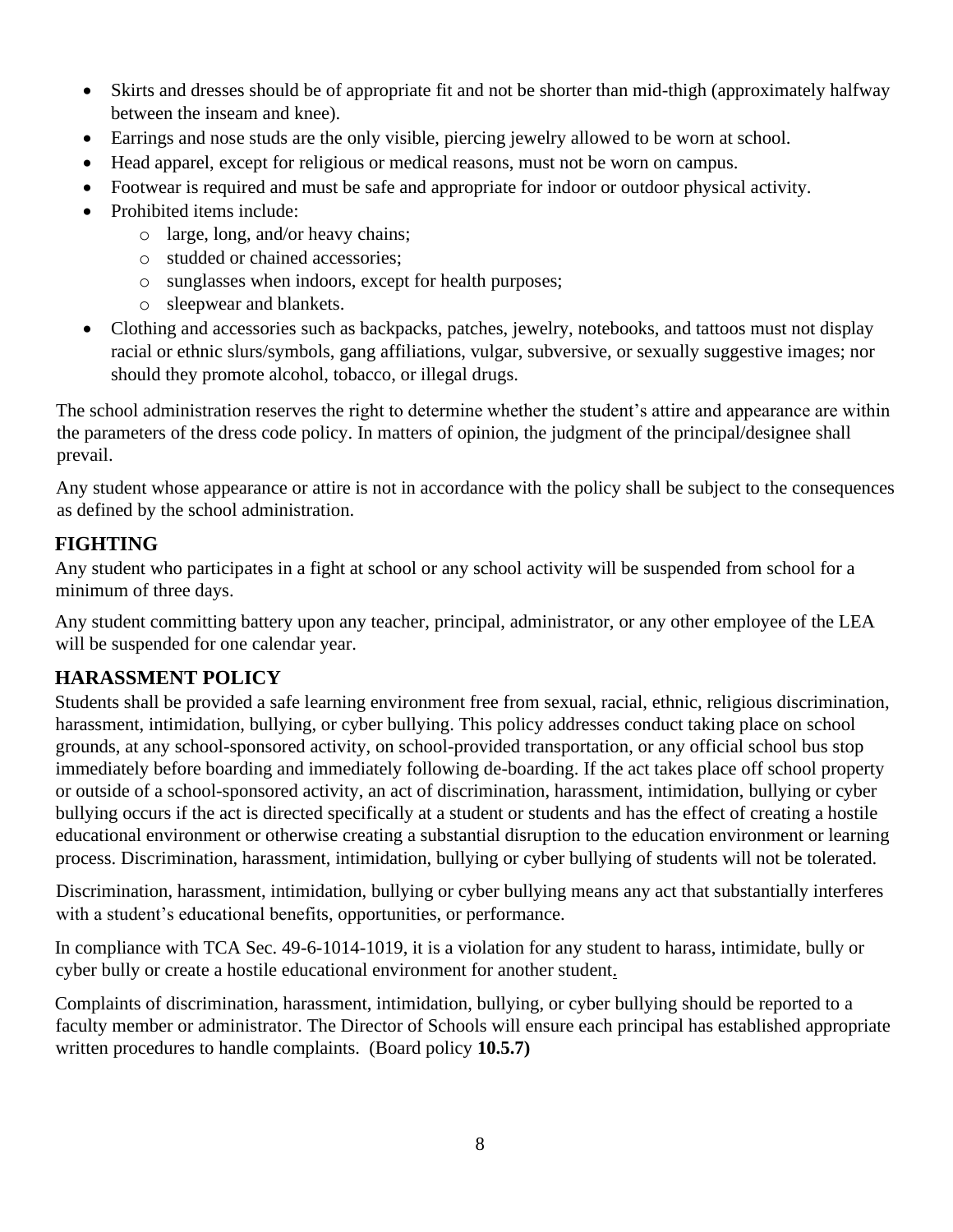#### **OUT OF BOUNDS**

During lunch, students are permitted to be in the front hallway from Student Services to the double doors outside Room 262. Students are also permitted to go outside to the visitors' bleachers at the football field. Students in violation will be assigned detention.

#### **SUSPENSIONS**

The principal or assistant principal is authorized to suspend a student from attendance at school, including its sponsored activities, or from riding a school bus. Suspended students are expected to keep up with all in-class assignments as communicated by the teacher. Students who are suspended are not permitted to attend or participate in school-sponsored or related activities during the period of suspension. This provision is inclusive of all such activities regardless of the location of event. Suspended students are not to be present at the school at any time during the suspension except for scheduled meetings with administrators or counselors and must be accompanied by a parent/guardian.

| <b>LEVEL 1</b>                                                                                                                                                                                                                                                                                                                                           | <b>LEVEL 2</b>                                                                                                                                                                                                                                                                                                                                                                                                                  | <b>LEVEL 3</b>                                                                                                                                                                                                                                                                                                                                                                                                                                  |
|----------------------------------------------------------------------------------------------------------------------------------------------------------------------------------------------------------------------------------------------------------------------------------------------------------------------------------------------------------|---------------------------------------------------------------------------------------------------------------------------------------------------------------------------------------------------------------------------------------------------------------------------------------------------------------------------------------------------------------------------------------------------------------------------------|-------------------------------------------------------------------------------------------------------------------------------------------------------------------------------------------------------------------------------------------------------------------------------------------------------------------------------------------------------------------------------------------------------------------------------------------------|
| Defiance<br>Disruption<br>Disrespect<br>Non-compliance<br>Inappropriate name calling<br>Lying/Cheating/Stealing<br>Technology misuse<br>Unprepared for class<br>Physical Contact/Horseplay                                                                                                                                                               | Abusive language<br>Forgery/Theft<br>Harassment/Bullying<br>Threats/Intimidation<br>Vandalism<br>Physical Aggression<br>Possession of a weapon<br>Possession of alcohol/drugs/weapons<br>*Repeated Level 1 offenses                                                                                                                                                                                                             | *Repeated Level 2 Offenses<br>Injury to a student or staff member<br>Possession of a weapon with intent                                                                                                                                                                                                                                                                                                                                         |
| <b>Potential Interventions Consequences</b>                                                                                                                                                                                                                                                                                                              | <b>Potential Interventions and Consequences</b>                                                                                                                                                                                                                                                                                                                                                                                 | <b>Potential Interventions Consequences</b>                                                                                                                                                                                                                                                                                                                                                                                                     |
| <b>Parent Contact</b><br><b>School Counselor Referral</b><br>Counseling and Direction<br>Verbal Reprimand<br><b>Restorative Practices</b><br>Check-In/Check-Out<br>Withdrawal of Privileges<br>Restitution<br><b>Bus Suspension</b><br>Morning School<br><b>Lunch Detention</b><br>After School Detention<br>Saturday School<br>Out of School Suspension | Parent Contact and/or Conference<br>School Counselor Referral<br>Counseling and Direction<br><b>Functional Behavior Assessment</b><br><b>Behavior Intervention Plan/Contract</b><br>Check-In/Check-Out<br><b>Restorative Practices</b><br>Morning School<br><b>Lunch Detention</b><br>After School Detention<br>Saturday School<br>Out of School Suspension<br><b>Bus Suspension</b><br><b>Parent Conference</b><br>Restitution | <b>Required Parent Conference</b><br><b>School Counselor Referral</b><br>Counseling and Direction<br><b>Functional Behavior Assessment</b><br><b>Behavior Intervention Plan/Contract</b><br>Check-In/Check-Out<br><b>Restorative Practices</b><br><b>Lunch Detention</b><br><b>After School Detention</b><br>Saturday School<br>Out of School Suspension<br><b>Possible Referral for Outside Services</b><br>Referral for Alternative Placement |

#### **MHS Leveled Infractions**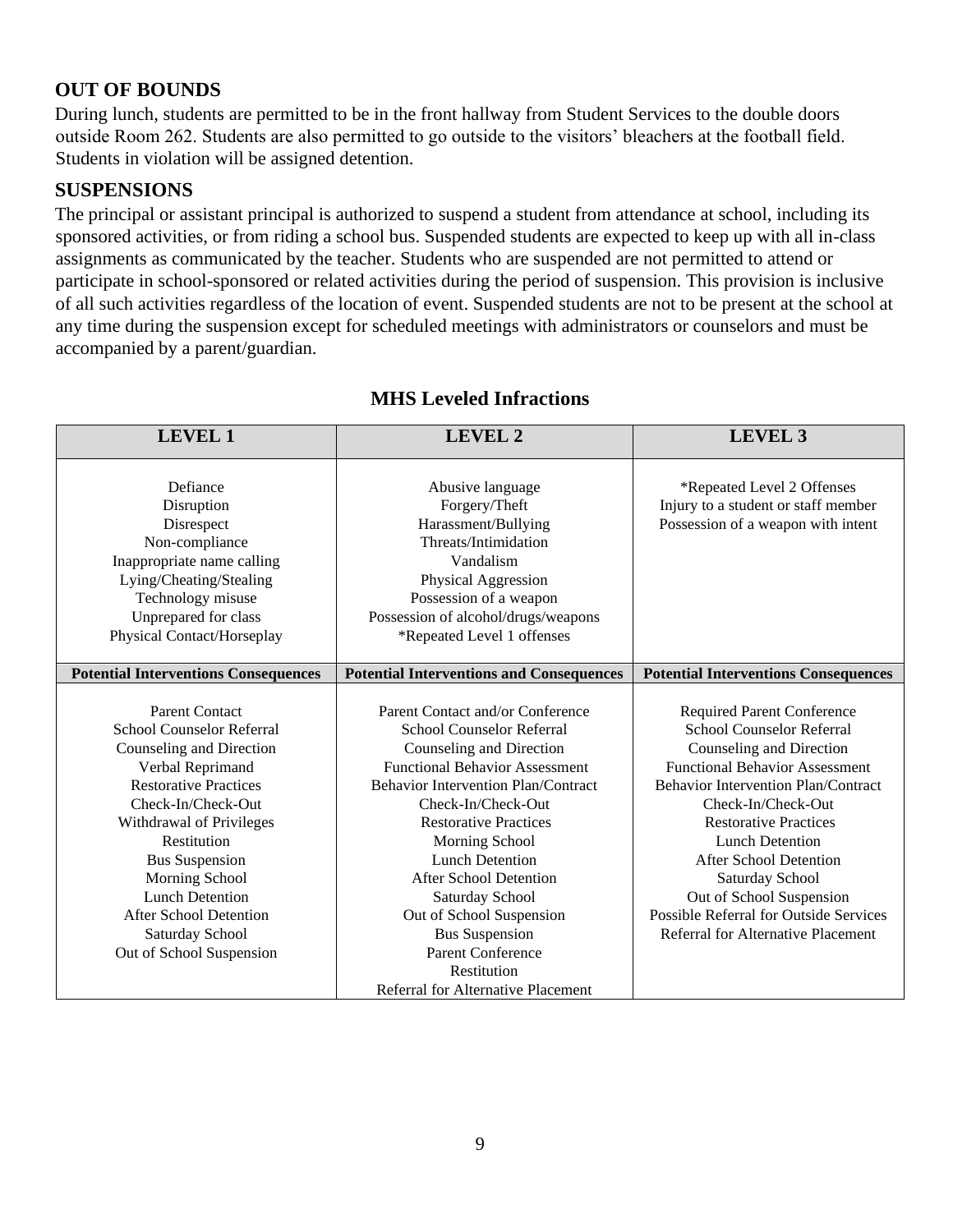# **STUDENT SERVICES**

# **ATHLETICS**

Maryville High School fields teams in the following sports that are sponsored by the Tennessee Secondary Schools Athletic Association (TSSAA): football, basketball, baseball, girls' softball, volleyball, wrestling, track, golf, soccer, tennis and cheerleading. A non-TSSAA sport in swimming is also offered. To be academically eligible, each participant must earn six credits the preceding year. In order to participate, a student athlete must meet requirements set forth by TSSAA and adhere to Maryville High School's expectations.

For any student to be eligible for participation, he or she must be present at least 50% of the school day.

Student Athletic Passes are available for purchase at the start of each school year. The pass allows a student admission to all regular season home athletic events for that school year.

# **BUS TRANSPORTATION**

Students living farther than one and one-half miles from the school are eligible for bus transportation. All bus riders are expected to comply with the rules given out at the beginning of each school year. If violations occur, the principal may suspend the student from the privilege of riding the school bus.

# **LIBRARY MEDIA CENTER**

The Library and Makerspace are open from 7:30 a.m. to 4:30 p.m. daily. Books may be checked out for three weeks; reference books are to be used in the library but may be checked out overnight for emergency needs. For most overdue books, there is a fine of ten cents per school day. There is a fine of 25 cents per block for overnight overdues. Payment must be made for lost or damaged books or fines by the end of each term. Visit the library website at www.mhs.maryville-schools.or[g](http://www.maryvillehighschool.org/) for more details.

# **PRESCRIPTION MEDICATION**

Any student who is required to take medication during the school day should bring the medication with the prescription to the nurse prior to the start of the school day.

# **STUDENT INSURANCE**

Student insurance is available at a nominal cost and is optional. When a student insured under this plan is injured, the student or parents should obtain a claim form in the office. This form must be completed by his/her parents and be presented to the doctor or hospital. The school merely acts as a medium in supplying the insurance. All students participating in athletics or in shop classes must have student insurance or a note from their parents explaining that they are covered by another policy.

# **TEXTBOOKS**

Students are accountable for all assigned textbooks. Maryville City School System must be reimbursed for any books that are damaged, destroyed, or misplaced. Classroom teachers and the librarians make the decisions regarding book damage. All monies for lost or damaged books must be paid to the librarians.

# **YEARBOOKS**

No yearbooks are reserved through the school. Because no extra books are ordered, it is the student's responsibility to reserve his/her book online.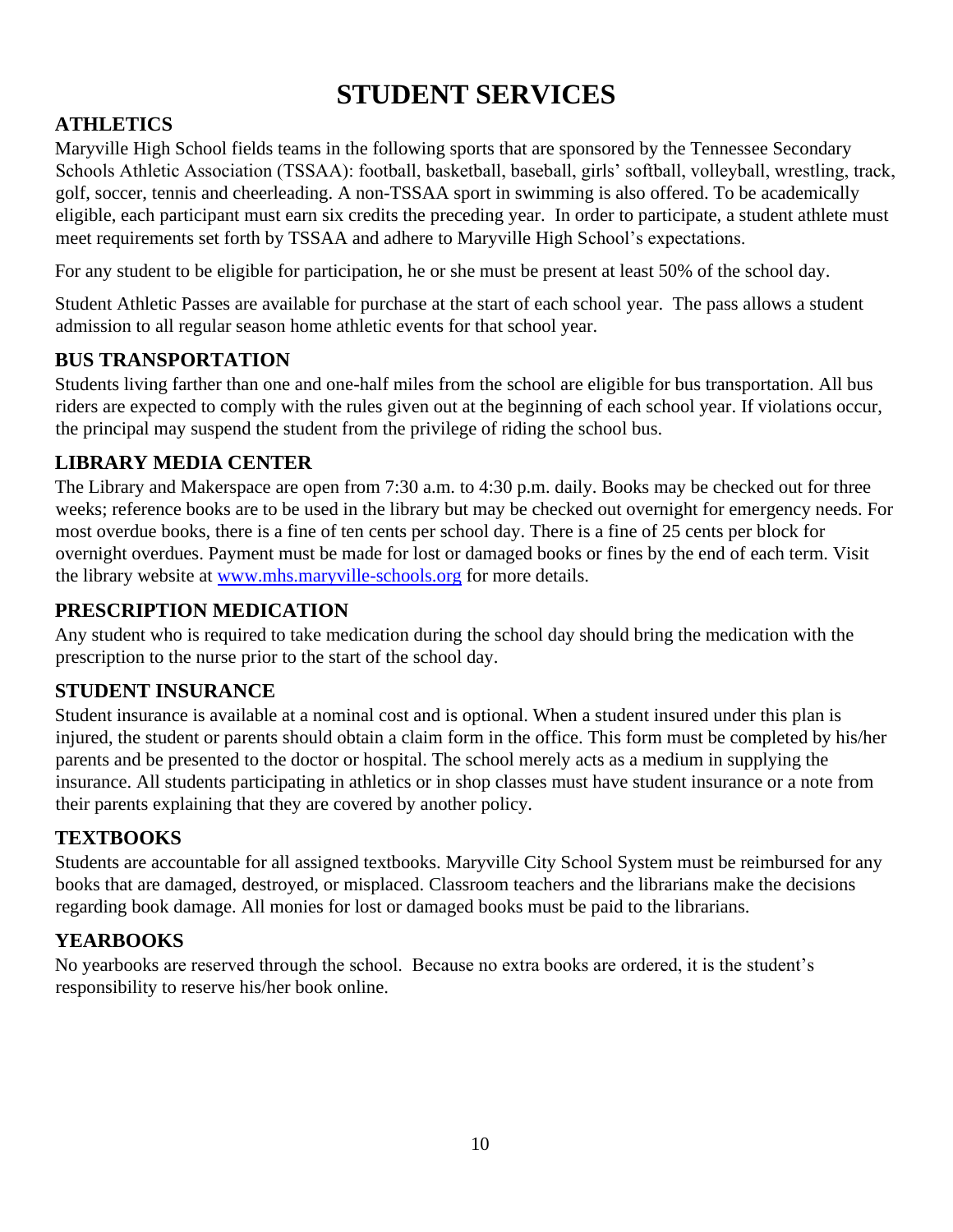# **CAFETERIA / FOOD AND DRINK POLICY**

The Maryville High School Cafeteria offers the choice of a hot lunch, a fast food line or a salad bar at all lunch periods. Each student may receive daily one breakfast and one lunch, free of charge. Students also have the opportunity to purchase biscuits, juice, and milk at break.

Students are to return trays and utensils to the proper racks and dispose of trash in appropriate containers. Lunches outside shall include only disposable items. NO plates, NO trays, and NO silverware are allowed outside the cafeteria. Failure to maintain a clean outside area will result in forfeiture of privileges. No fast food meals, pizza, or carbonated beverages are to be brought to school or sent to students at school.

#### **FOOD AND DRINKS**

**No food is permitted in classrooms or hallways. No energy drinks are permitted at any time at Maryville High School.** 

# **GUIDANCE**

#### **CHANGE OF ADDRESS**

All students must immediately inform the office of any change of address, telephone number, or guardianship. **Failure to immediately report moving outside the Maryville City School district will result in withdrawal from Maryville High School.**

# **GUIDANCE AND COUNSELING**

Counseling services for students include confidential, individual, and group counseling; career and college information; scholarship and financial aid information; standardized testing and interpretation; and class registration assistance. Students are encouraged to take advantage of the guidance services offered, not only by the counselor, but also by the principals and other faculty members. Guidance counselors may be reached at 977-7970.

# **PARENT CONFERENCES**

Parents may make appointments for conferences with teachers, counselors, or the principal by telephoning the school office 982-1132 or contacting them directly through email.

# **REPORT CARDS**

Report cards will be issued at the end of each term. Student progress can be viewed by accessing Power School at any time. Transcripts can be requested in the guidance office with a \$3.00 fee to print.

# **SCHEDULE CHANGES**

On the first day of school, all students will receive their schedules. All schedules are considered complete at this time.

# **WITHDRAWAL AND TRANSFER**

The procedure for withdrawal from school is as follows:

- (1) provide evidence of authorization for withdrawal or transfer from a parent/guardian;
- (2) obtain the appropriate forms from the school office;
- (3) have the forms filled out by the teachers, return all school books and property, including the student I.D. card, and make sure all fees are paid;
- (4) return parking pass to the Assistant Principal's office, and;
- (5) take completed forms to the school office for final clearance.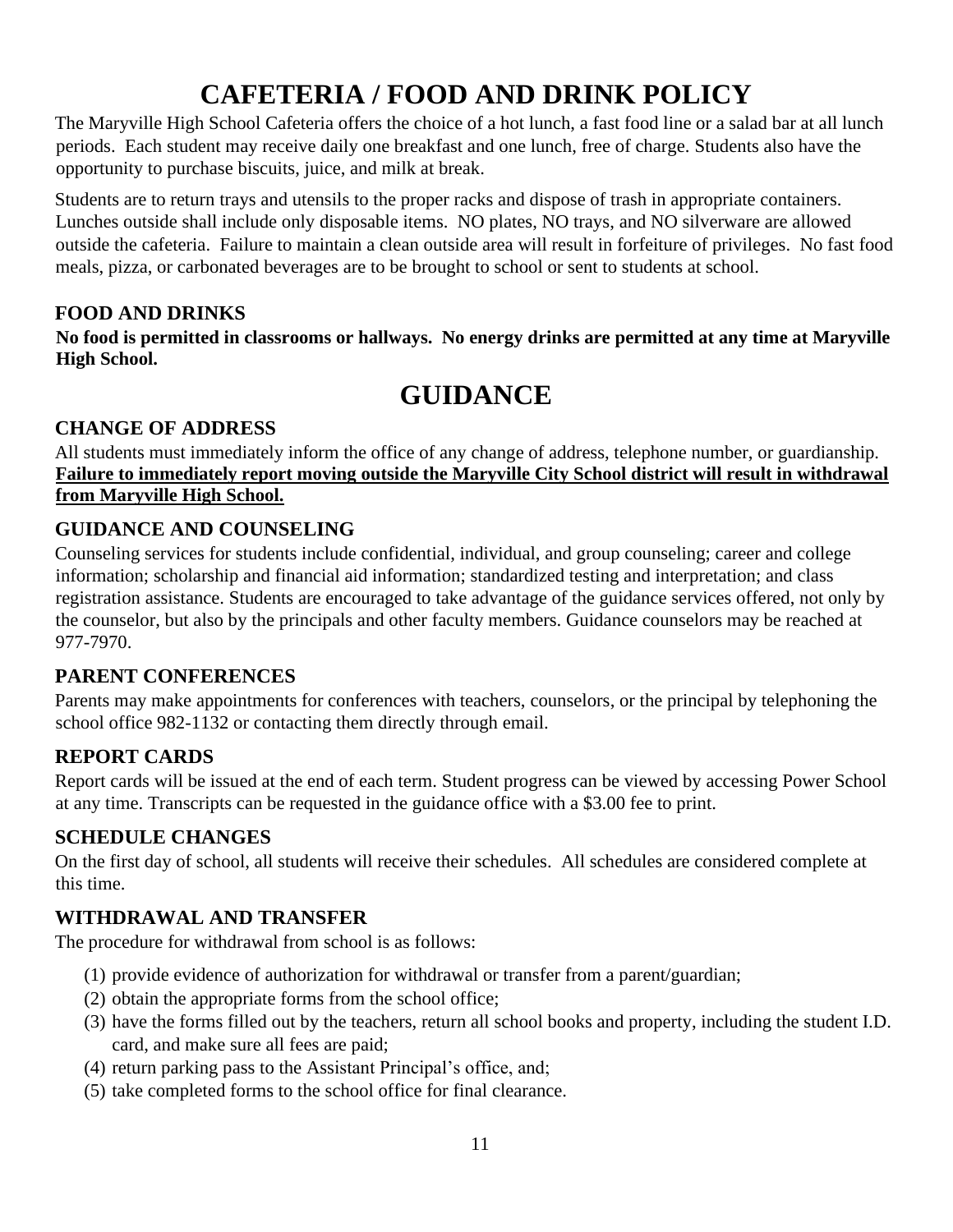# **MHS PROCEDURES**

# **AUTOMOBILES**

Driving an automobile to school is a privilege, not a right. All automobiles must be properly parked in a designated parking lot with parking decals properly displayed. Motorcycles must be properly parked in the designated area. On-campus student parking is restricted to only those students who have a parking decal. A student who parks on campus without a permit will forfeit his or her opportunity to purchase a parking permit in the future. Students must park, lock, and exit their vehicle immediately upon arrival to school. No student may return to his/her car without permission from the principals. **Automobiles are subject to search by school authorities.** Illegally or unlawfully parked vehicles will be issued a parking citation (\$55 fine), booted, and/or towed at the owner's expense. Failure to follow all parking rules will result in loss of all parking privileges, and no money will be refunded.

#### **COMPUTERS**

Students will be required to have a signed Responsible Use Policy.

# **DELIVERIES TO SCHOOL**

The school does not accept celebratory or lunch deliveries for students.

# **FIELD TRIPS, ATHLETIC TRIPS, AND EXTRACURRICULAR ACTIVITIES**

All school-sponsored field trips will require appropriate approval. All campus disciplinary rules apply to students while on school-sponsored trips. Buses for games and field trips are scheduled by the school, and each is under the direction of a faculty member. Students are required to return to the school on their assigned bus unless the parents make other arrangements with the faculty member in charge. Reasonable dress and conduct appropriate to the situation are expected. Students going on field trips, athletic trips, or attending any extracurricular activity are expected to be in regular school attendance both before and after the trip. For any student to be eligible for extracurricular activities, they must be present at least 50% of the school day. Students must be in good academic and attendance standing in order to be granted permission to attend any school related activity.

# **FORFEITURE OF EXTRACURRICULAR ACTIVITIES**

Extracurricular activities are a privilege at Maryville High School. Poor student conduct can result in a suspension of those privileges. Once a student has been suspended, expelled, or placed at Maryville Academy (the alternative school), he/she immediately forfeits participation in all extracurricular activities sponsored by or associated with Maryville High School.

#### **GRIEVANCE PROCEDURE**

Any student of this district who believes that he/she has been discriminated against, denied a benefit, or excluded from participation in any district education program or activity may file a written complaint with the Director of Schools. The director of schools shall cause a review of the written complaint to be conducted and a written response mailed to the complainant within ten working days after receipt of the written complaint. A copy of the written complaint and the director of schools' response shall be made available to each member of the board of education indicating with particularity the nature of disagreement with the response and the reasons underlying such disagreement.

The Board of Education shall consider the appeal within the next 30 days following receipt of the response. The Board of Education shall permit the complainant to address the board in an open meeting concerning the complaint and shall provide the complainant with its written decision in the matter as expeditiously as possible following completion of the hearing.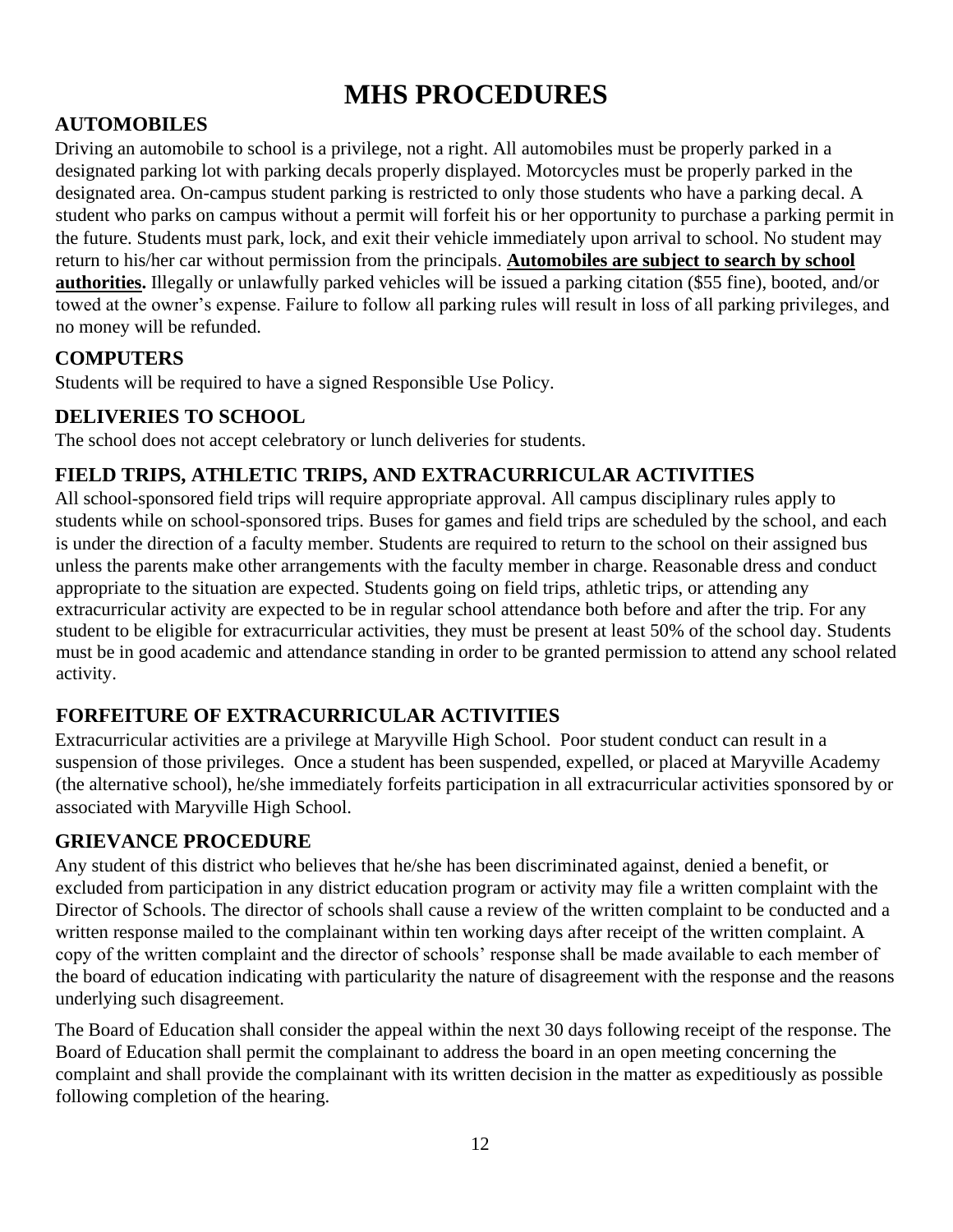# **I.D. CARDS**

I.D. cards are required to be carried at Maryville High School. I.D. cards must be presented to check out books or materials from the library, to buy tickets to athletic events or after-school functions (dances, etc.), check in and out of school in front office, purchase food from cafeteria, and most importantly, to be identified as a student at Maryville High School when in the building, checking out, or checking in.

Students are expected to keep their ID's until they graduate. Any lost I.D. card should be reported to Ms. Petree in room SO1. The cost of any remake will be \$5.00. I.D. cards should be carried at all times and are to be shown and/or surrendered to faculty and staff members upon request. Any student who withdraws or drops from school must turn his/her I.D. card in to an assistant principal.

# **LOCKERS**

Any student who wishes to be assigned a locker should report to student services. The school reserves the right to inspect student lockers at any time.

#### **SCHOOL FUNCTIONS**

It is necessary to secure approval from the principal in order to hold any school-sponsored function. The sponsor or sponsors of the organization must approve, be present, and assume responsibility for the function. Approval of the Board of Education is required for outside groups to use school facilities.

# **SIGNS, ADVERTISEMENTS, Etc.**

Before signs or advertisements are displayed in the school, an administrator must give permission.

#### **TELEPHONES**

The school telephone is for school business and will be used by students only in the case of an emergency and then only with the permission of the administrative support staff. Telephone messages will only be accepted from parents and employers.

#### **TUITION**

The tuition fee required of all students residing outside the city limits of Maryville for the current school year is \$2,200.00. Tuition fees are due and payable on the first day of school. **Failure to immediately report moving outside the Maryville City School district will result in withdrawal from Maryville High School.**

# **VISITORS**

The Student and Employee Safe Environment Act of 1996 requires that all visitors, except on occasions such as athletic events and open house, must report to the receptionist and register through Lobby Guard as a guest. Authorization to have a guest, other than a parent/guardian, must be obtained from the principal or assistant principal prior to that person's coming to school.